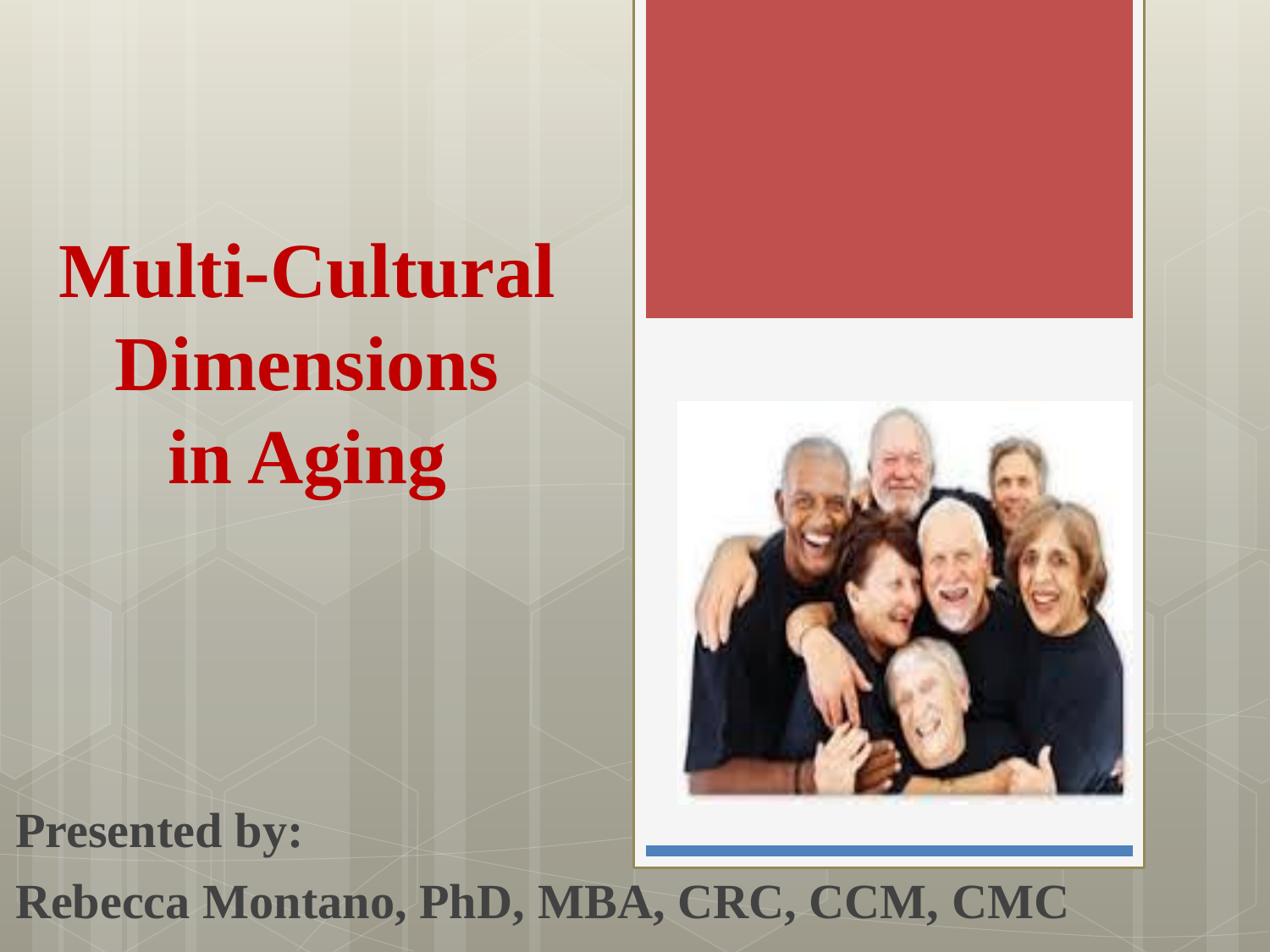## Objectives:

Recognize one's own personal and professional cultural beliefs about aging. • Identify the impact of cultural norms on a client and family behavior, attitudes, preferences, and decisions relative to aging Distinguish the impact of cultural norms on family dynamics.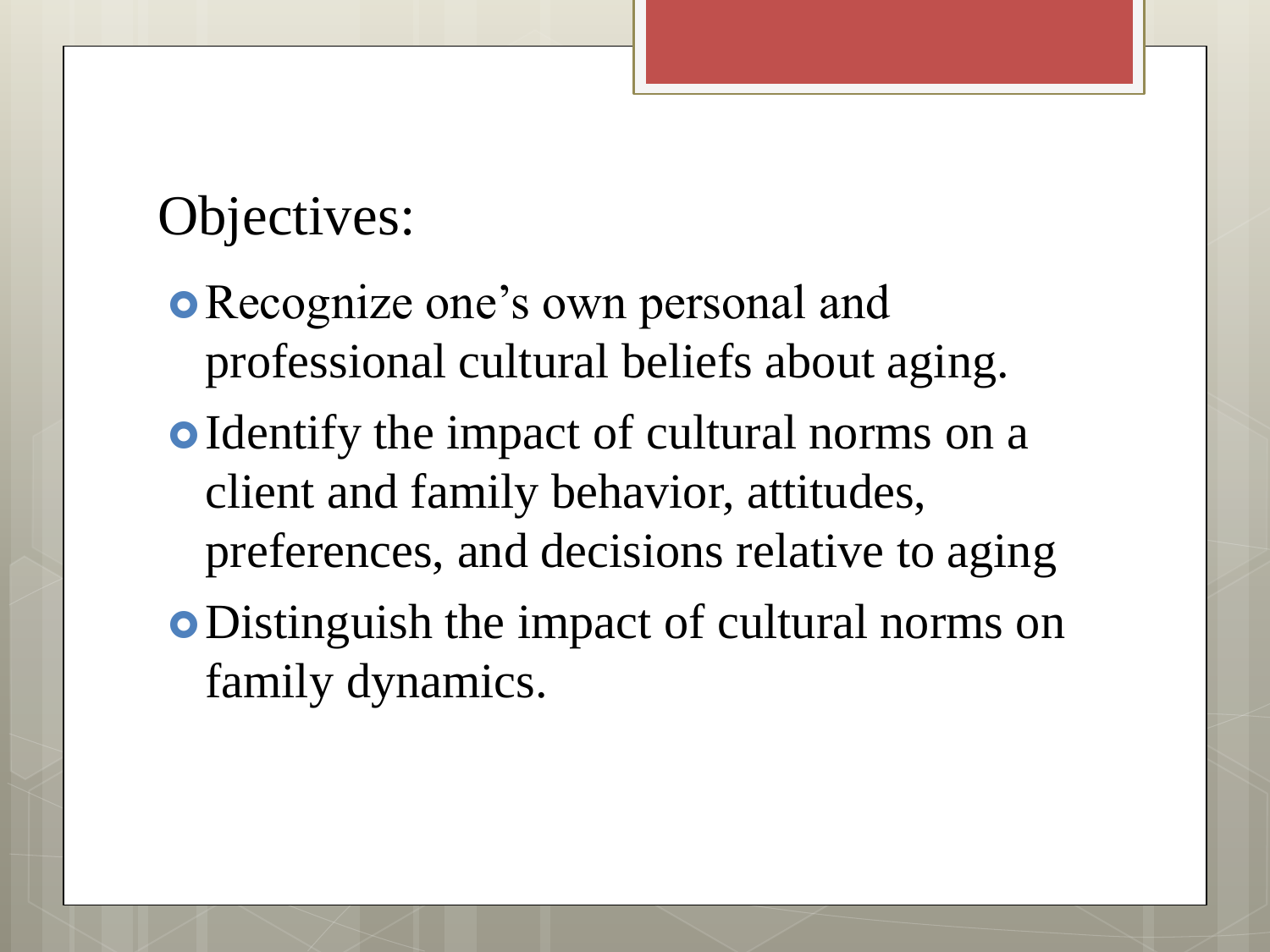## Appreciating Who I Am **Personally**: A Self-Examination of Cultural Beliefs

- Cultural Identification
- **o T Diagram Activity:** 
	- Personal cultural identification



- What ideologies, person(s), physical locations, or other cultural attributes do you have an environmental connectedness to?
- Is your desire for connectedness conscious or are there levels of connectedness that you are now aware of after examining your unconscious?
- What is your psychological, psychosocial, or emotional sense of belonging relative to cultural identification?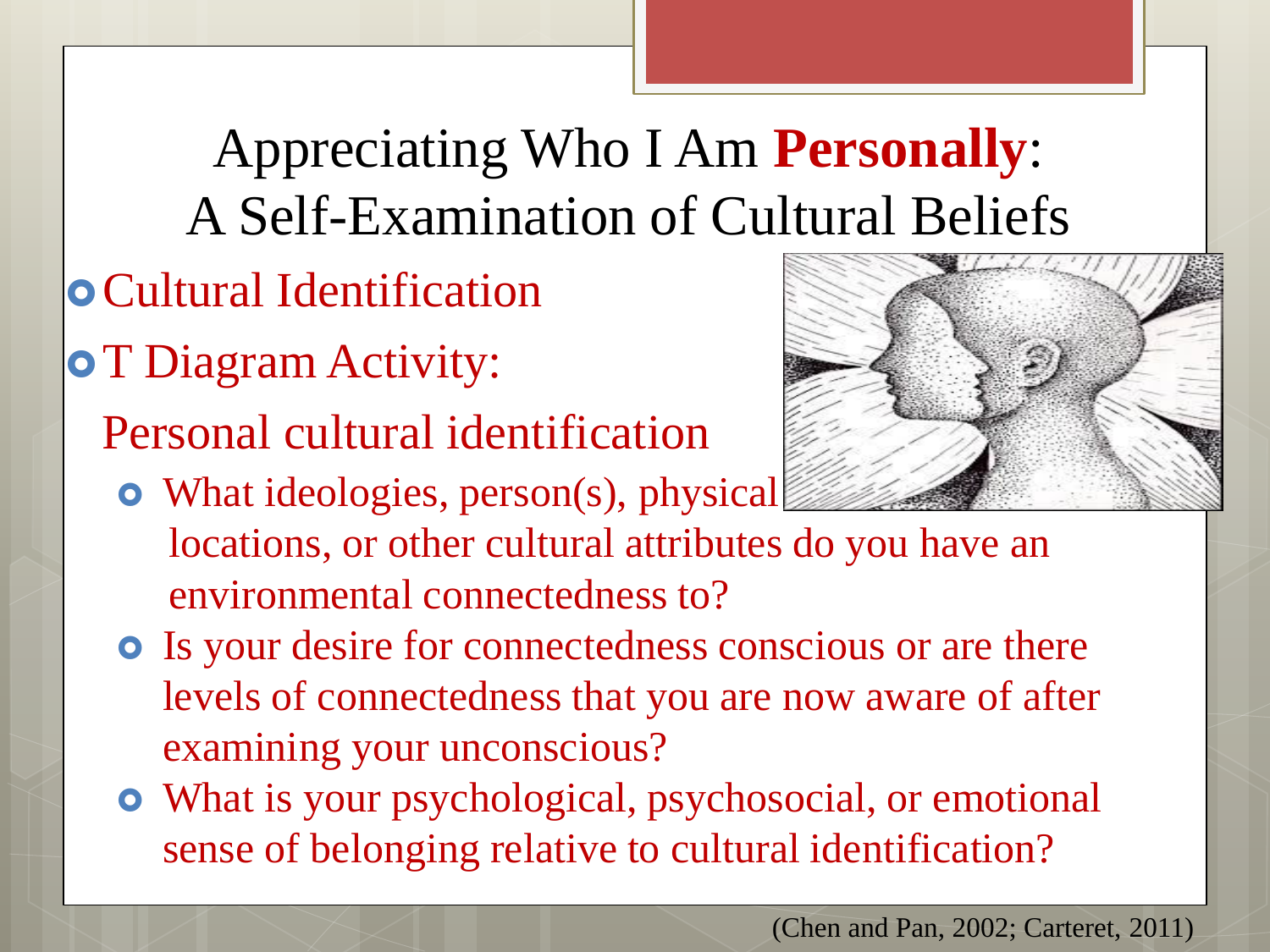### Appreciating Who I Am **Professionally**: A Self-Examination of Cultural Beliefs



 **T Diagram Activity: Professional cultural identification Pluralism: What is** 

**compatible? What is divisive?**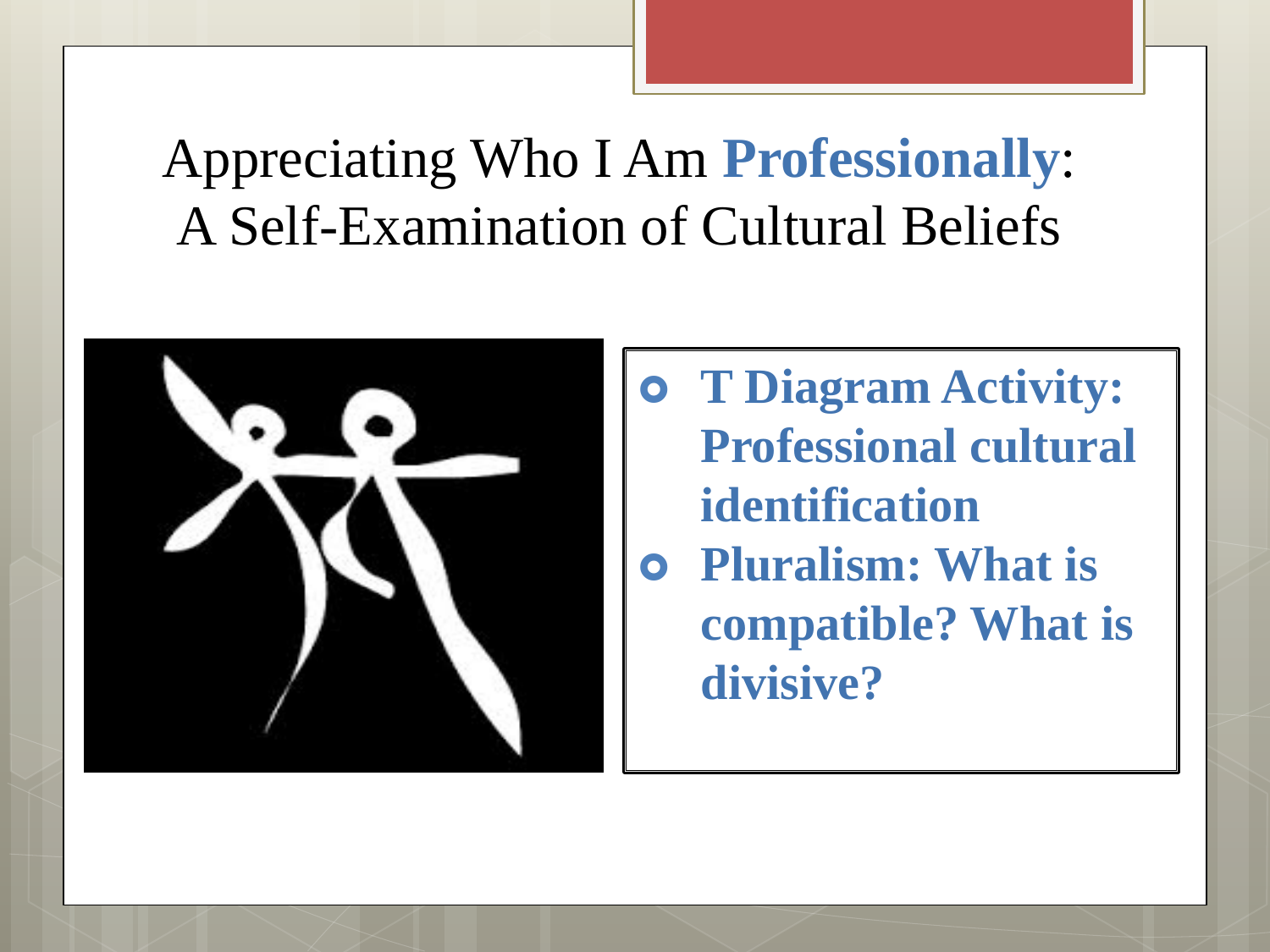# Who I Am: Cultural Knowledge of Life, Aging, and Death

- What do you believe about aging, life and death? • How should life be lived?
	- What are philosophies or ideologies of life, aging and death?
	- What are the goals of life? Goals as you age?
	- Does your cultural identification guide you regarding gender roles, family, tradition, celebrations of life, public versus private conduct, views on aging, etc.?
	- What are your cultural rituals for coping with aging and dying?
	- How do you deal with the aging in your family or immediate culture?
	- How do you deal with the deceased person's body, and the final arrangements for the body and honoring the death?
	- What do you believe happens after death? How are the dead remembered or memorialized?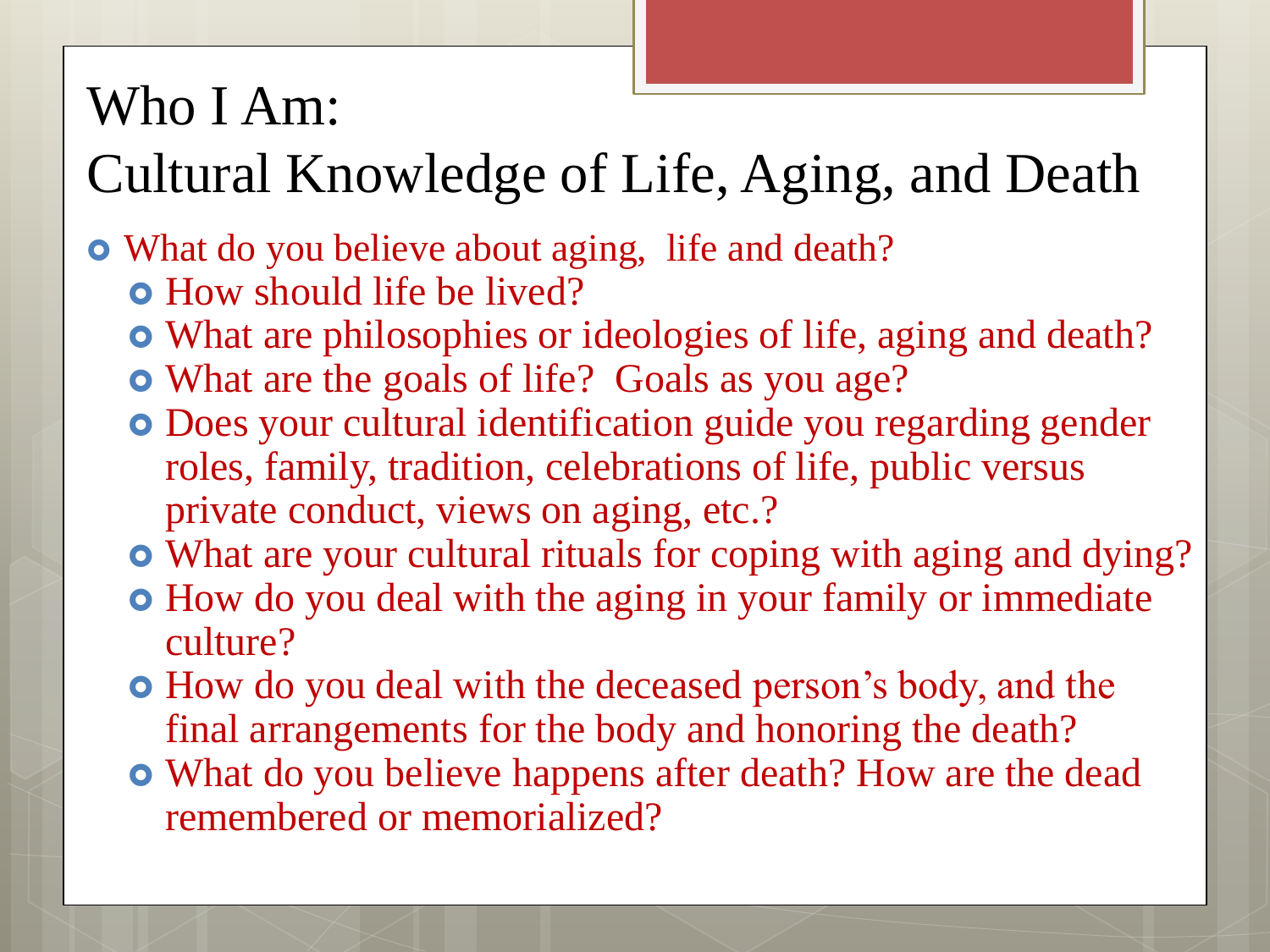# **Diversity**

### Traditionally

**o** Race **o** Gender

### Over Time

o Age **o** Sexual orientation **o** Disability

#### **Currently**

**•** Height and weight **o** Fitness level **o** Health condition

**o** Religion Political affiliation Socioeconomic status

Sexual

Gender

**Orientation** 

Religion

Socio-economic

Status

**Disability** 

Age

Culture

Race/Ethnicity

 Veteran status **o** Generation Affinity group

(Campinha-Bacote, 2011; Coolen, 2012: Kagawa-Singer & Backhall, 2001; Kachingwe & Huff, 2007; Leininger, 2002a; Schim & Doorenbos, 2010; Tervalon & Murray-Garcia, 1998 )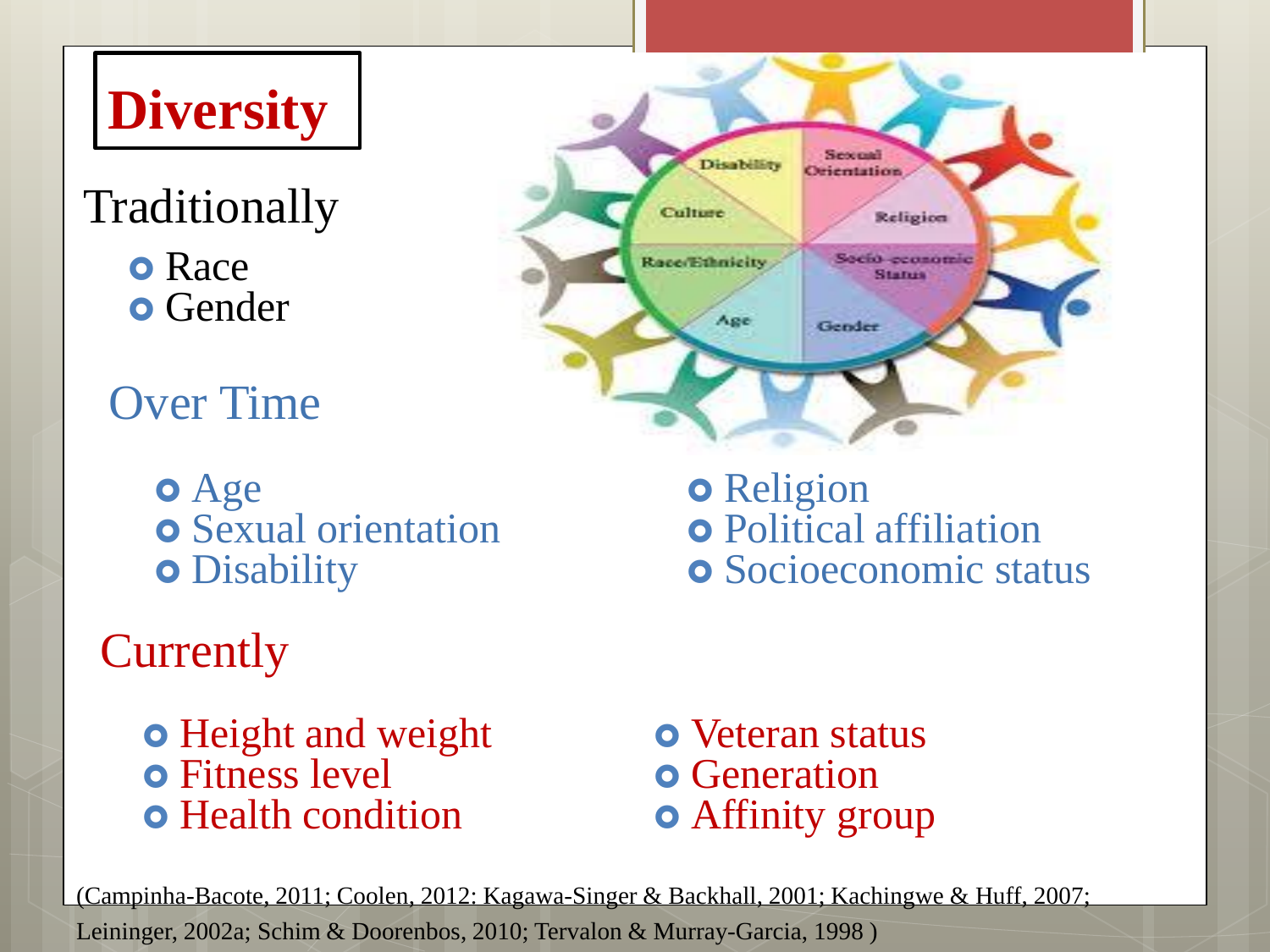### Elements of Cultural Competency



Cultural Desire Cultural Awareness Cultural Knowledge Cultural Skill Cultural Collaboration Cultural Encounter

Coolen (2012)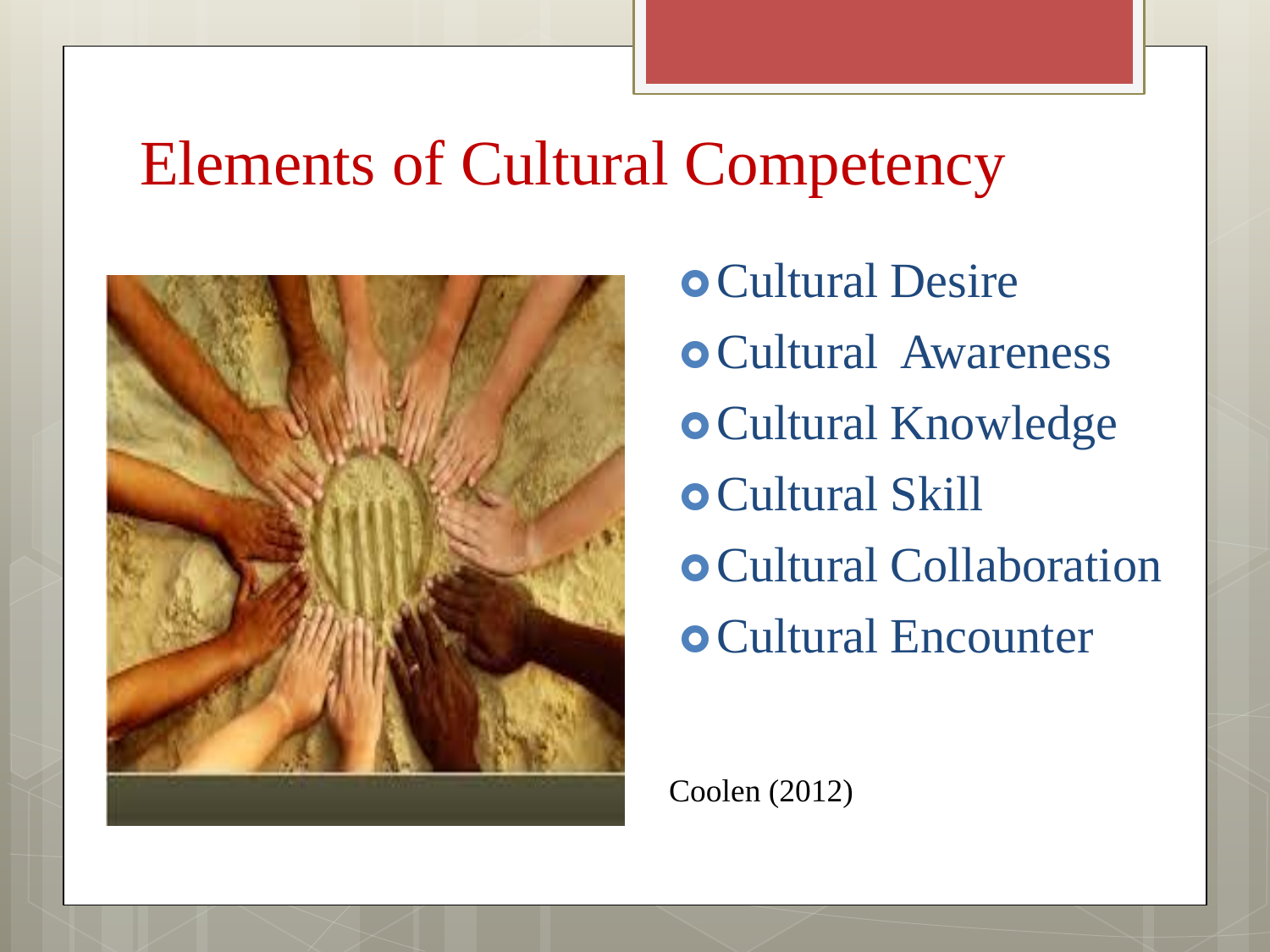### Assessment Tools

Professional Cultural Awareness *A Self Assessment of Multicultural Awareness, Knowledge and Skill Diversity Self-Awareness Assessment* 





Professional Cultural Competency *Cultural Competence Checklists: Personal Reflection Policies & Procedures Service Delivery*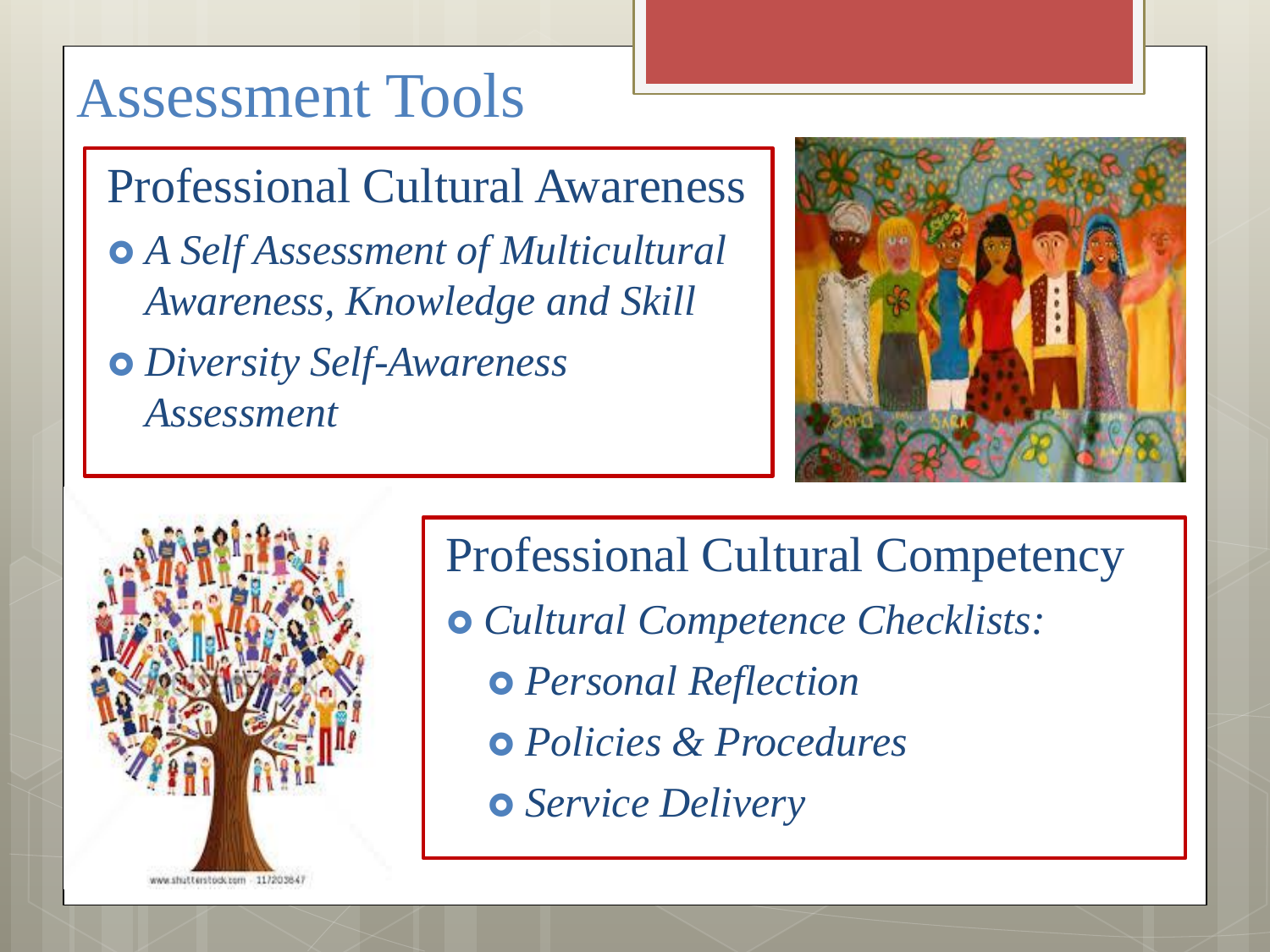# Cultural Factors of Aging: Behavior, Attitudes, and Preferences

#### **Cultural Ideation on Aging**

 Life Cycle Continuum **• Attitudes on Aging o** Dignity vs. Disgrace **o** Desire to remain Relevant



(Carteret, 2011; funeralwise.com, 2014; Kalland, n.d.; Lewis, 2014; Löckenhoff, et al. ,2009). )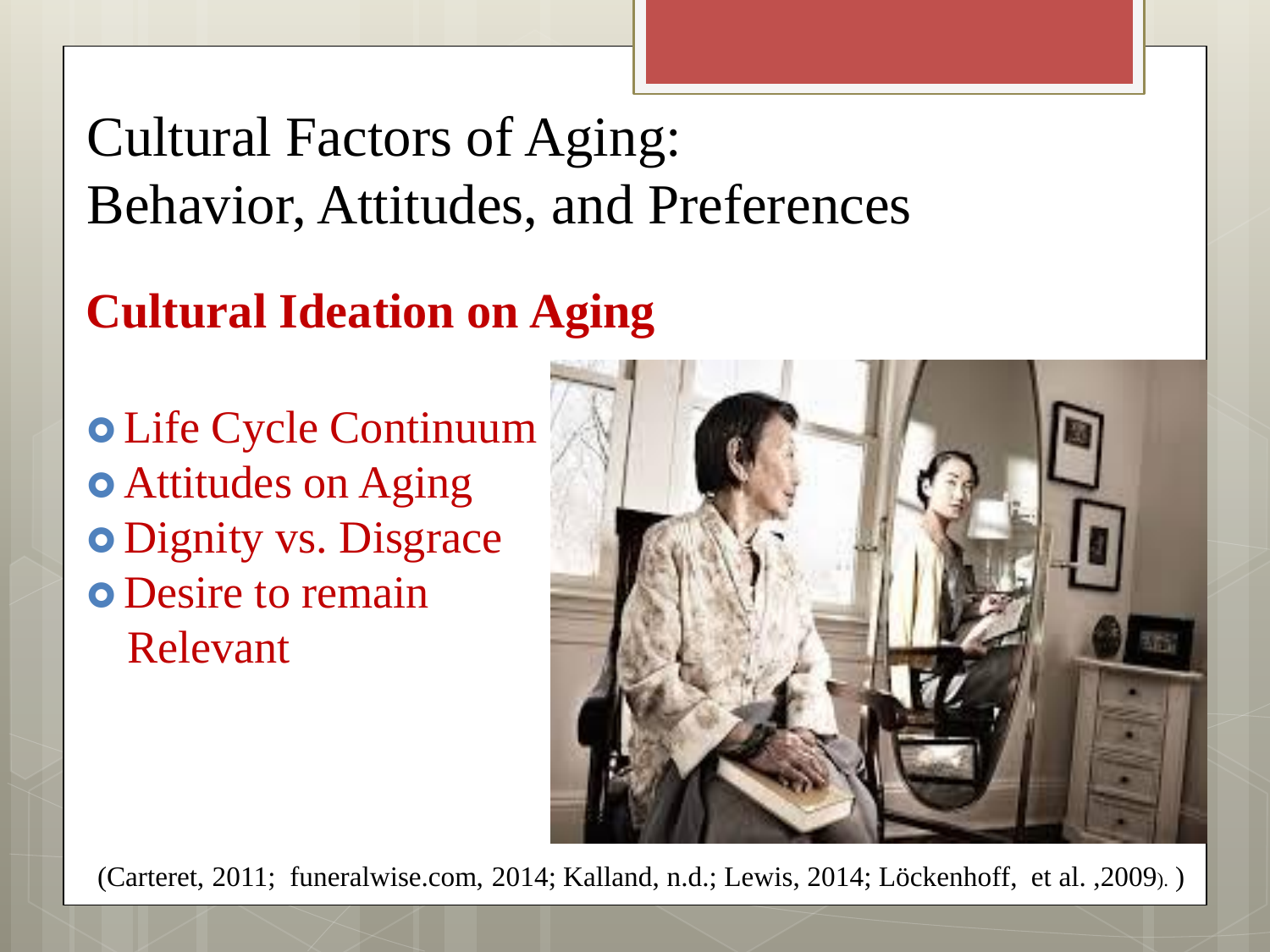# Cultural Factors of Aging: Behavior, Attitudes, and Preferences

Ĭ

**Cultural Ideation: Health vs Suffering**

**o** Social and Psychological Reward or Punishment **o** Right of Passage Curse or Evil Spirits

(Carteret, 2011; funeralwise.com, 2014; Kalland, n.d.; Lewis, 2014 )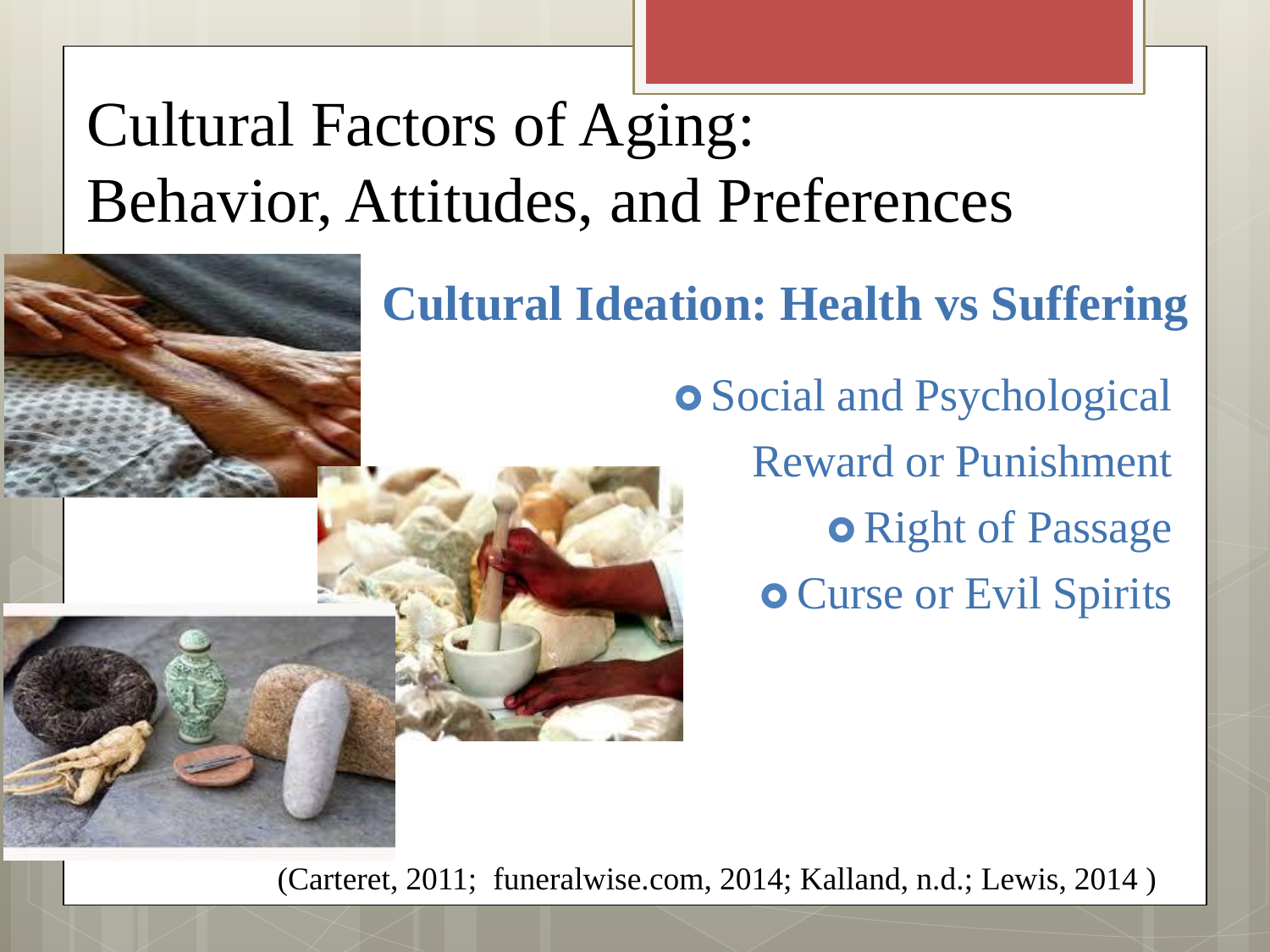# Cultural Factors of Aging: Behavior, Attitudes, and Preferences

**Cultural Ideation on Death & Dying**

**o** Death Process **o** Taboos **o** Traditions



(Carteret, 2011; funeralwise.com, 2014; Kalland, n.d.; Lewis, 2014 )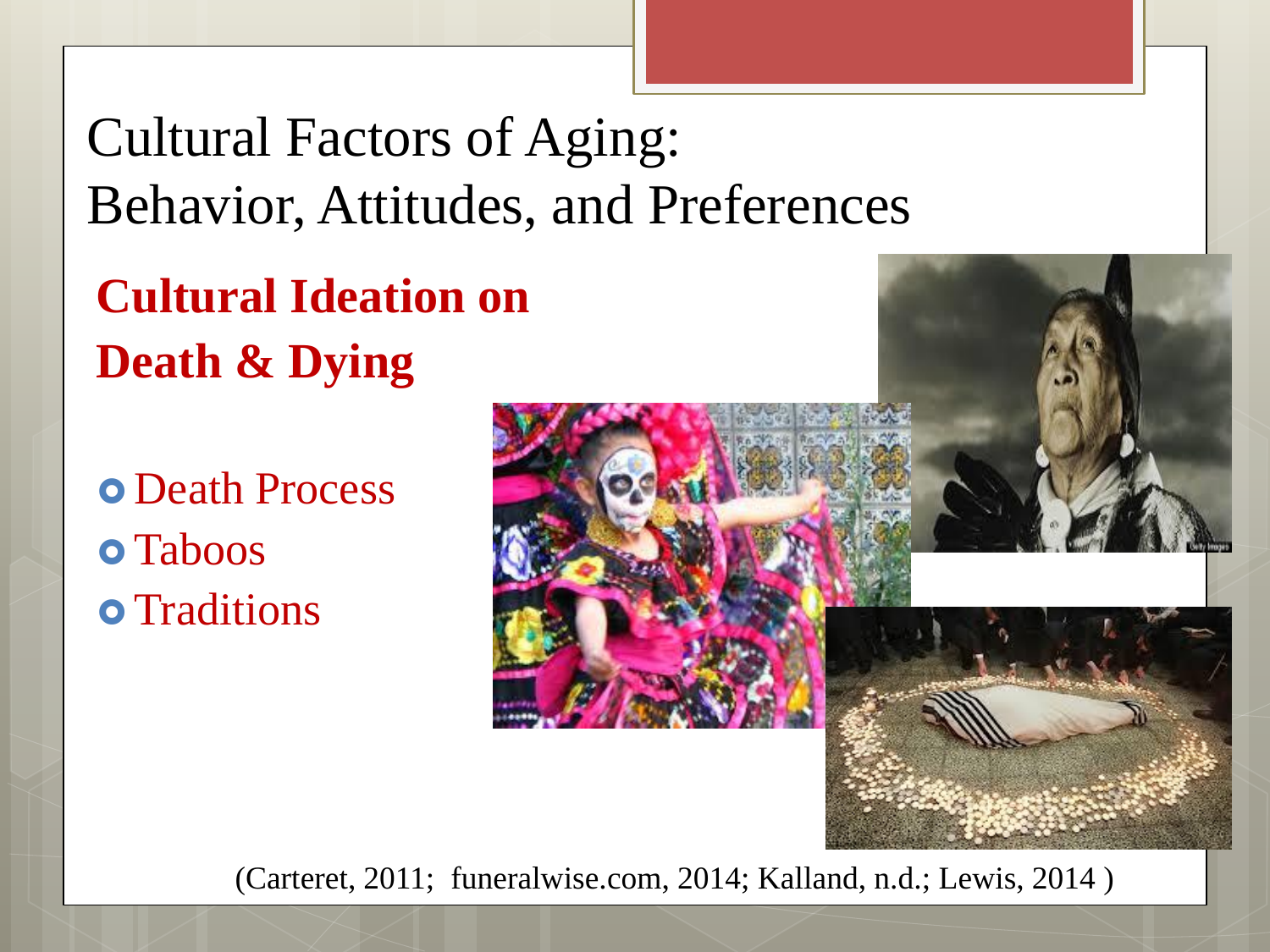# Family as a Cultural Unit: The Impact of Familial Cultural Attitudes





**The Role of Family Family of Origin Family of Creation**

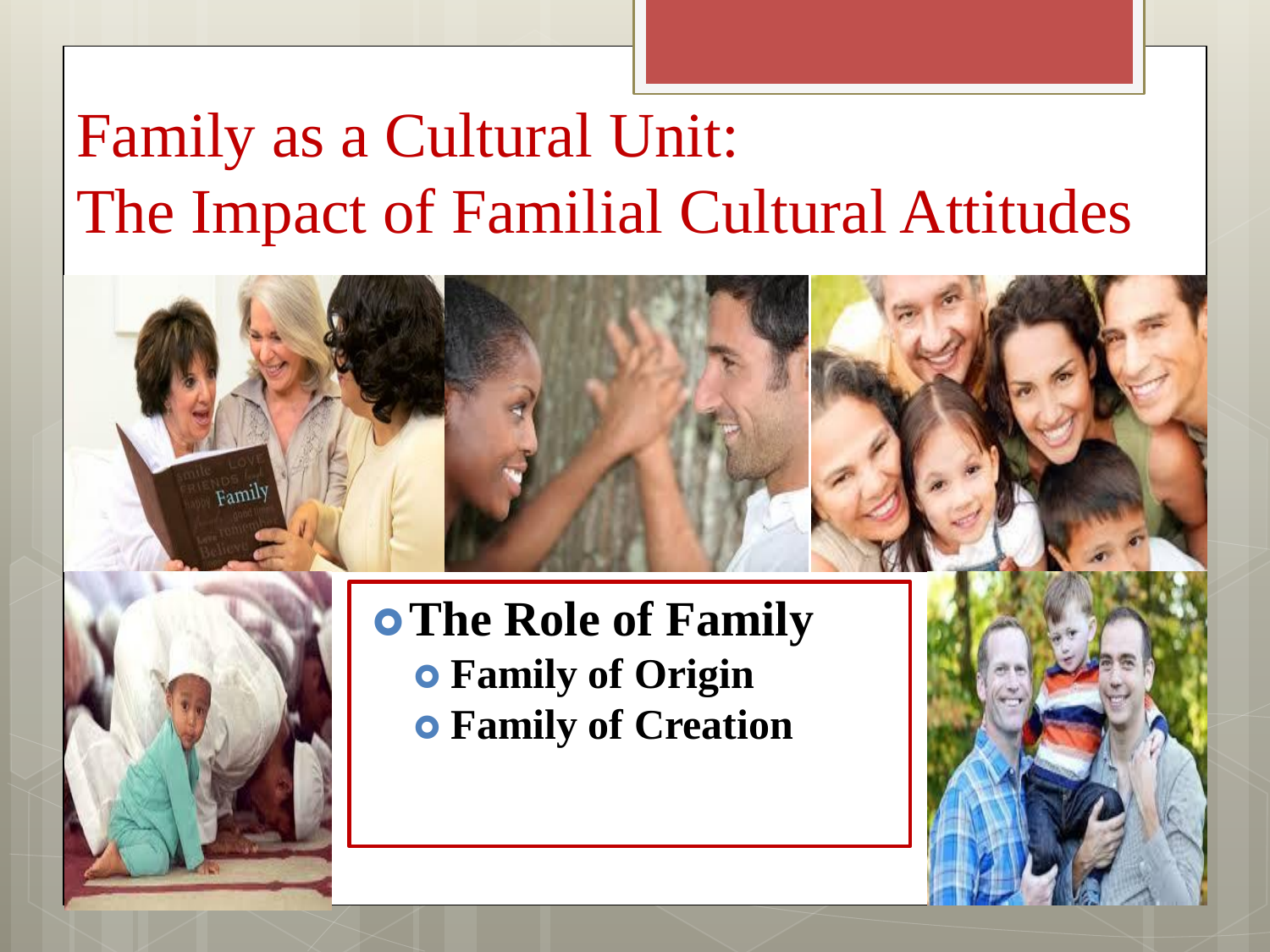# Non-Traditional Family Units





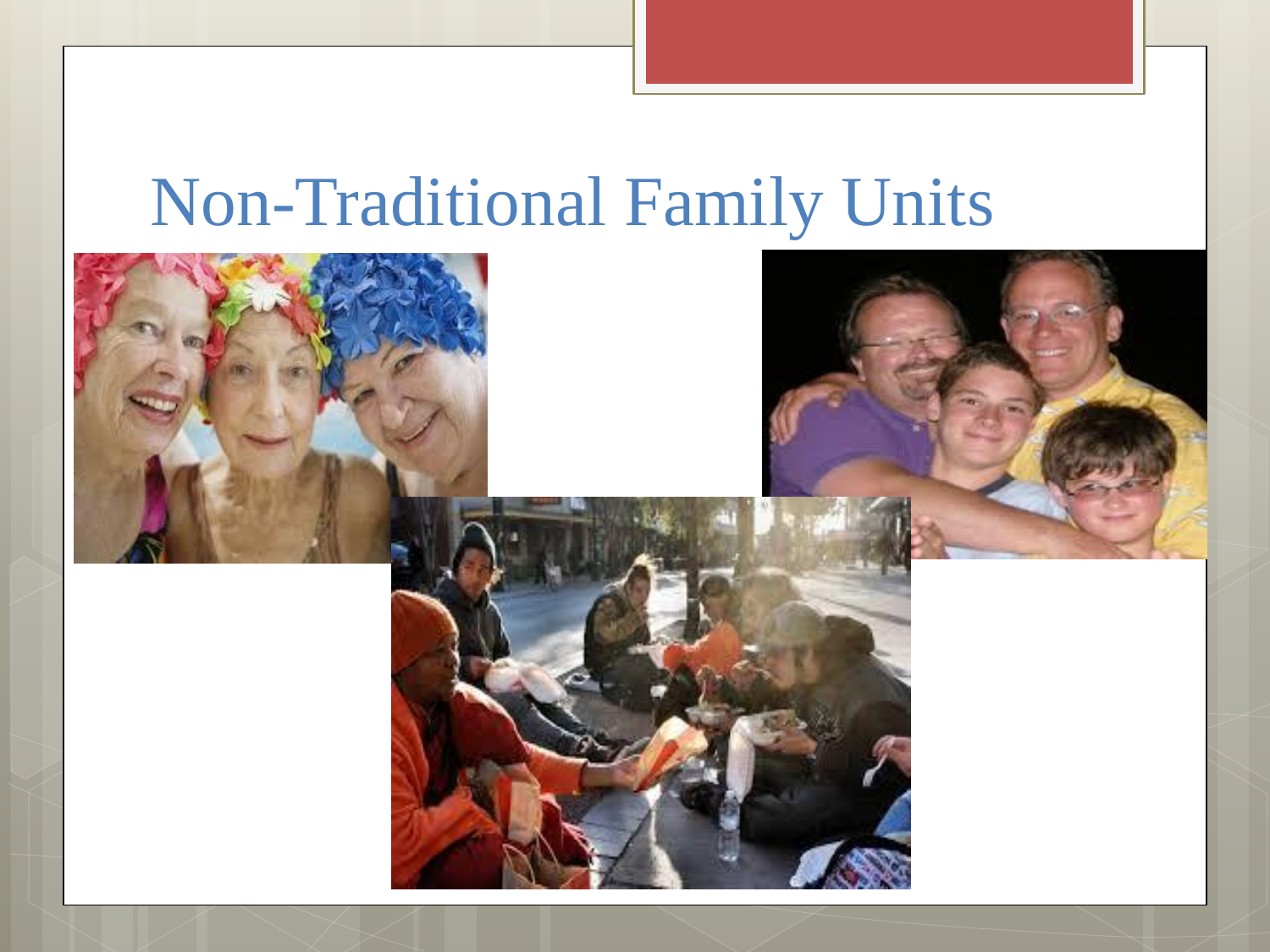# Family as a Cultural Unit: The Impact of Familial Cultural Attitudes

The Estranged Family brought Together in Crisis Finding ways of interacting Elephant in the room





Family Communication Styles Vary based on culture **o** Vary based on family dynamics **o** Generational Differences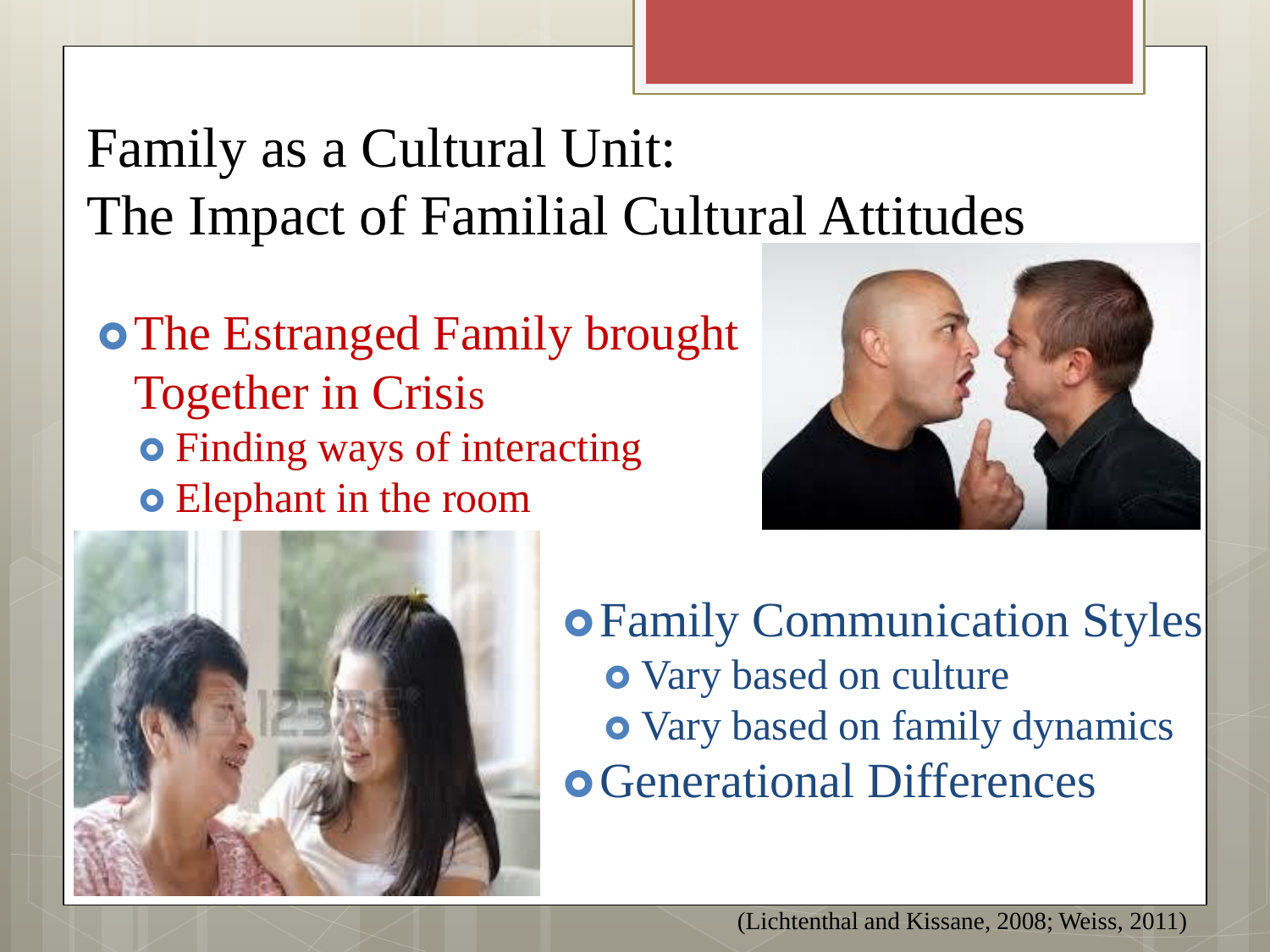# The Culturally Prepared Aging Life Care Expert

**o** Self-Awareness of misconceptions or prejudices… **Yes, we all have them!**



- Client-Awareness, especially the need for comfort, compassion, understanding, peace of mind….
- Acknowledgement that each person has a unique cultural and/or multicultural experience or expectation

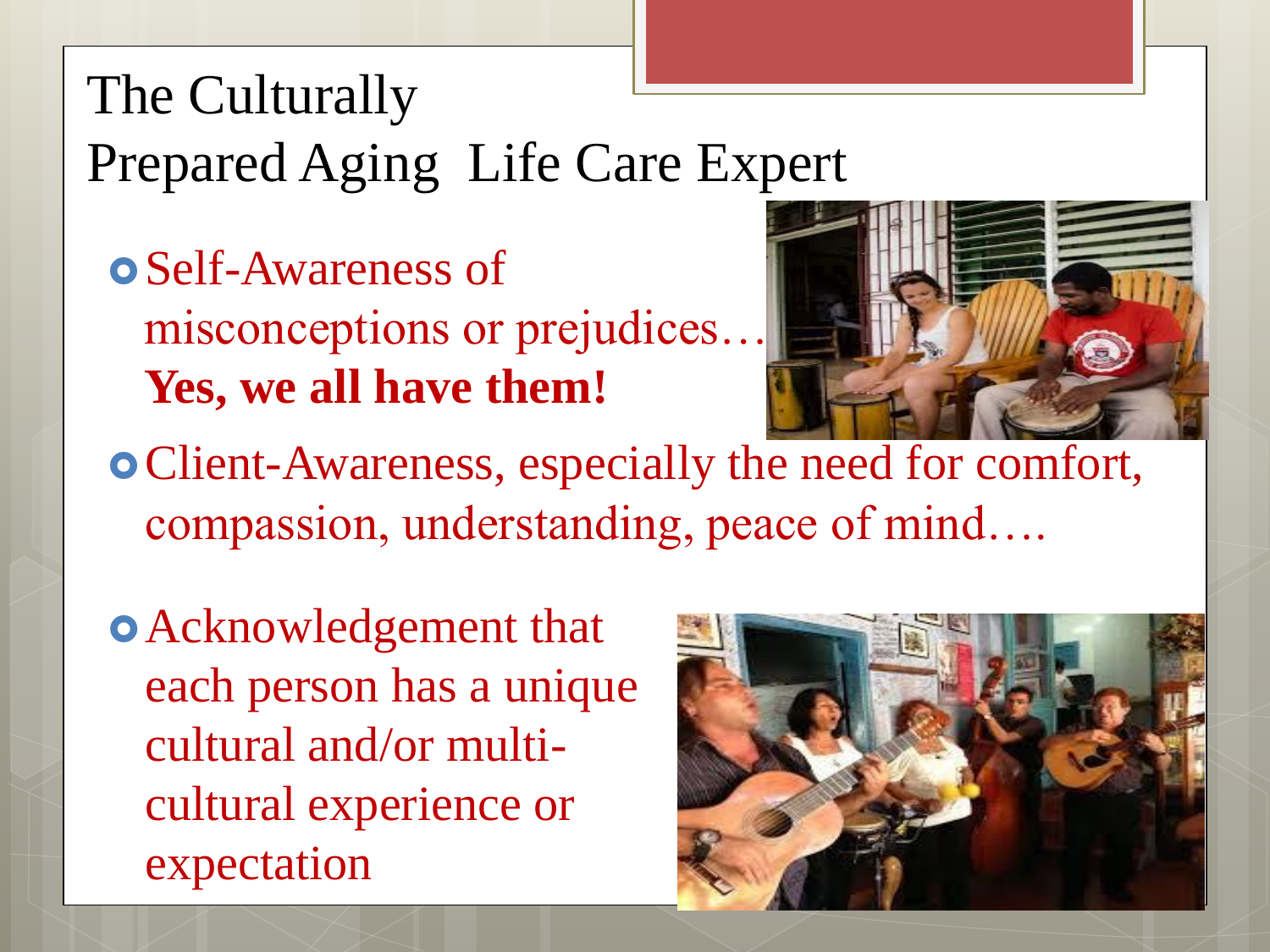# The Culturally Prepared Aging Life Care Expert



- Motivation to ask about cultural preferences by responding to statements about culture, traditions, family dynamics, or place of origin
- Willingness to explore culturally traditions, rituals, expressions, symbols, artifacts, manner of dressing, and practices. **• Commitment do things differently by** adjusting one's own ways of verbal and non-verbal communication, processes and procedures.

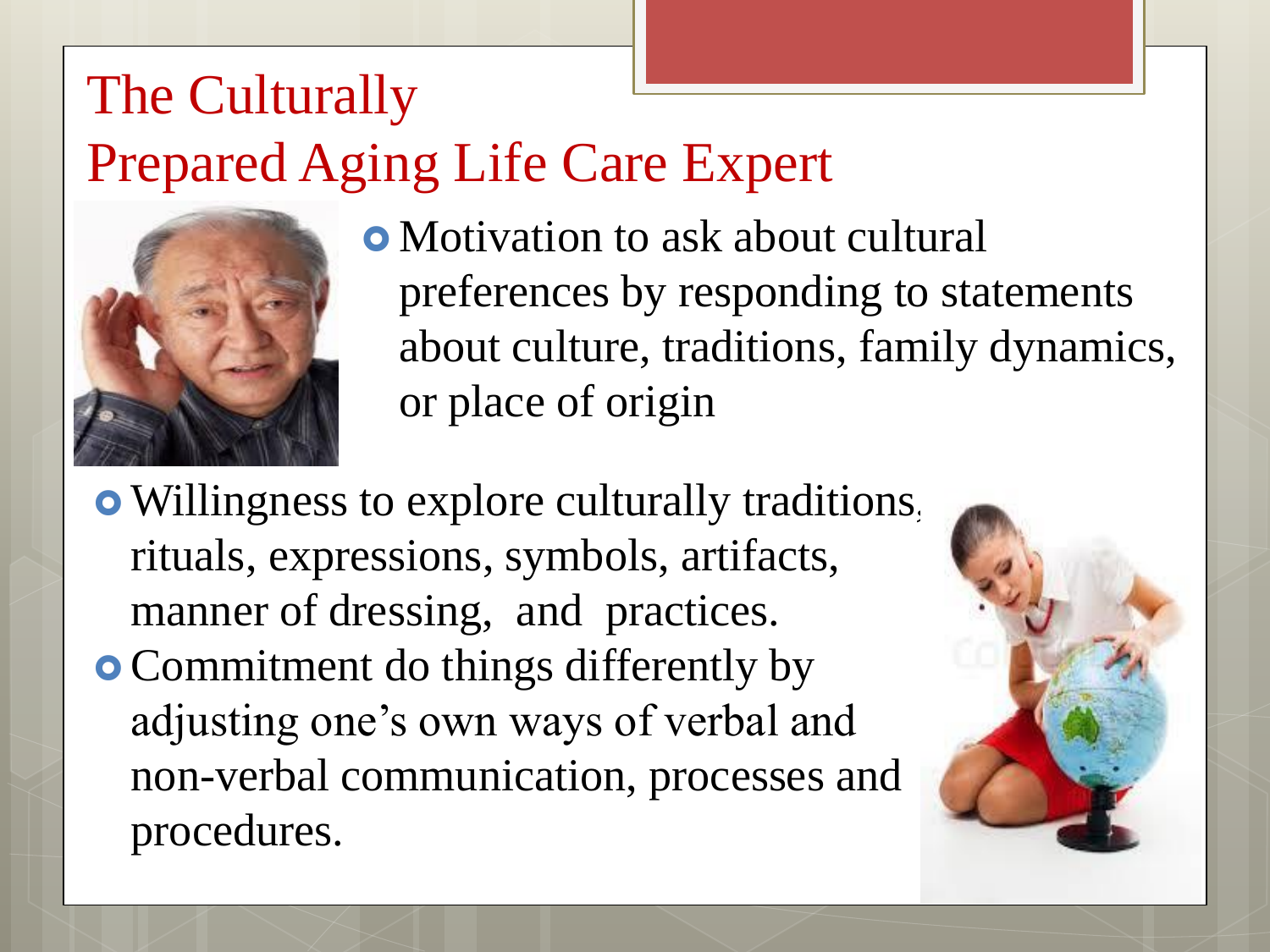#### Being Culturally Proactive

#### Remember: Even though you may know about a culture, Each Person is UNIQUE despite his/her cultural background, especially when dual cultural identity exist.

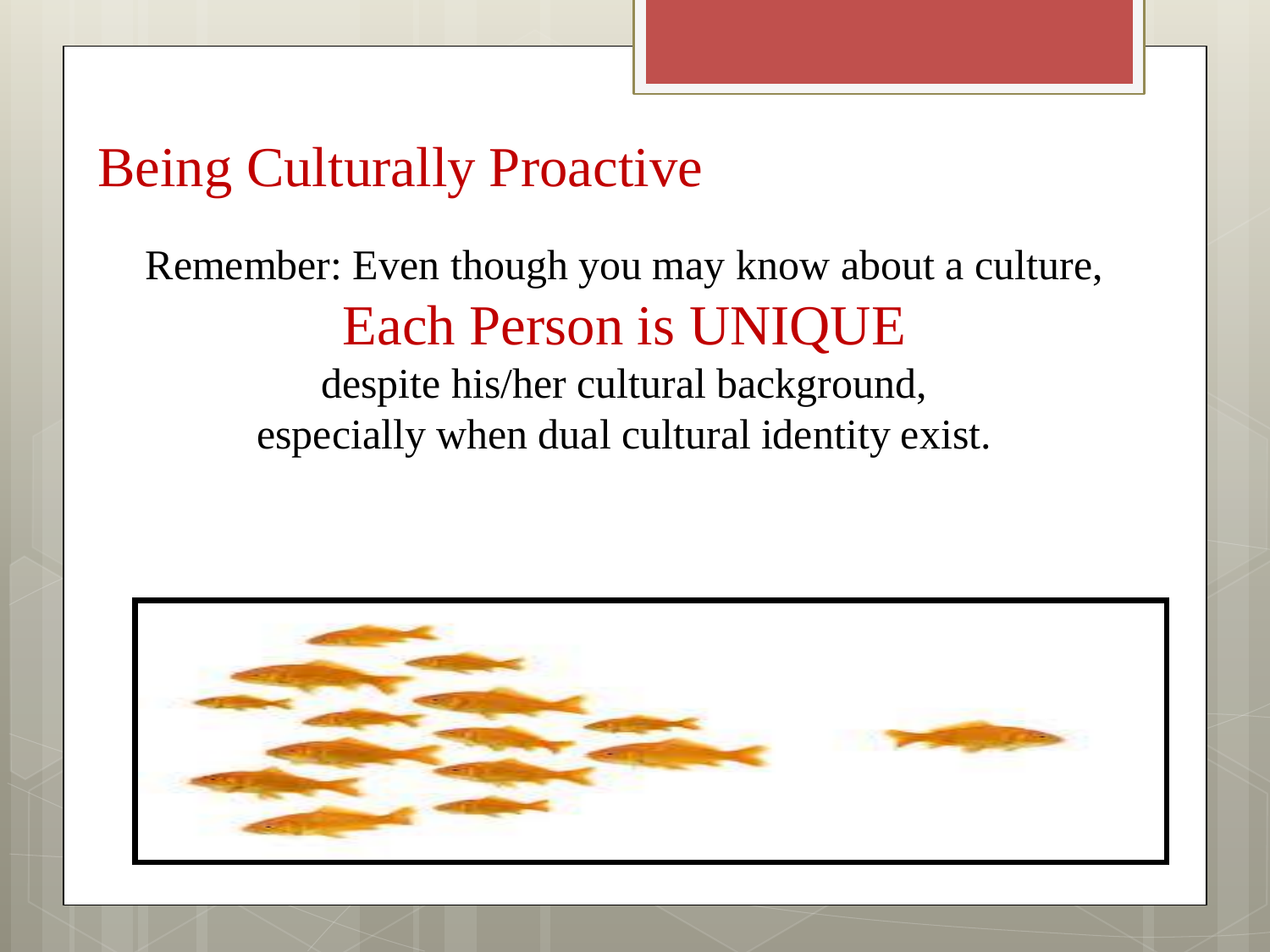### Culturally Proactive

Research basics about a culture through reliable venues including cultural based websites. books & articles about the culture, other professionals, other clients, past experiences, local community leaders with same cultural origin.



- Who is the traditional decision maker?
- What is the practice on eye contact?
- How do you address people in the care dynamic?
- What is appropriate time frame for silent pauses?
- What do non-verbal gestures mean?
- What is appropriate personal space?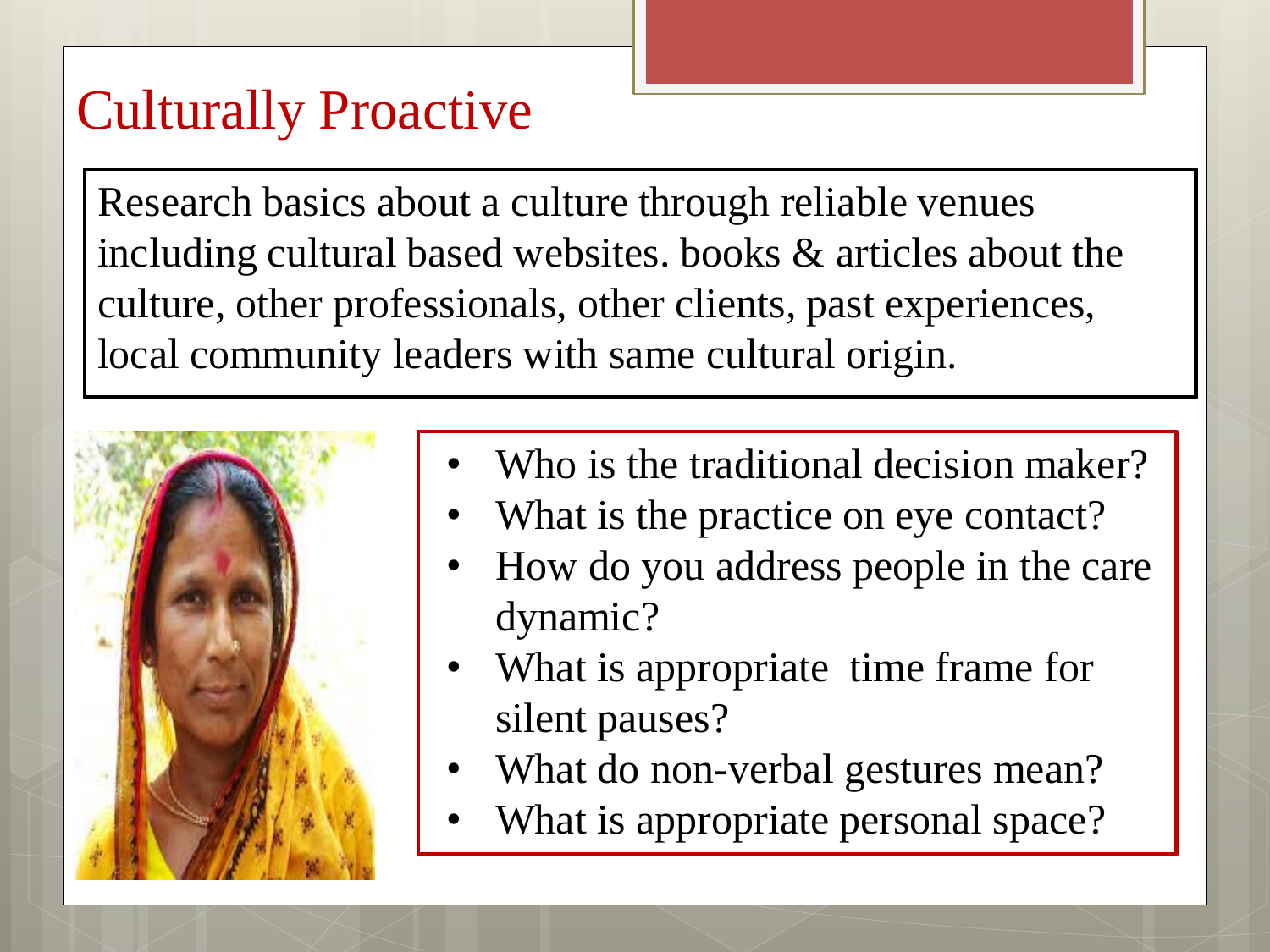### Culturally Proactive

The best source of information is your client. Therefore, ask questions with sincerity and a spirit of growth

- I am interested in learning about your culture, tell me how you would …..
- I want to be respectful to your traditions, when it comes to X how should I...
- Help me understand what X means to you….
- To your way of thinking, is this event…..
- In my culture we do  $X$ ; however, I want to be compassionate to your traditions. How would you prefer for me to…..





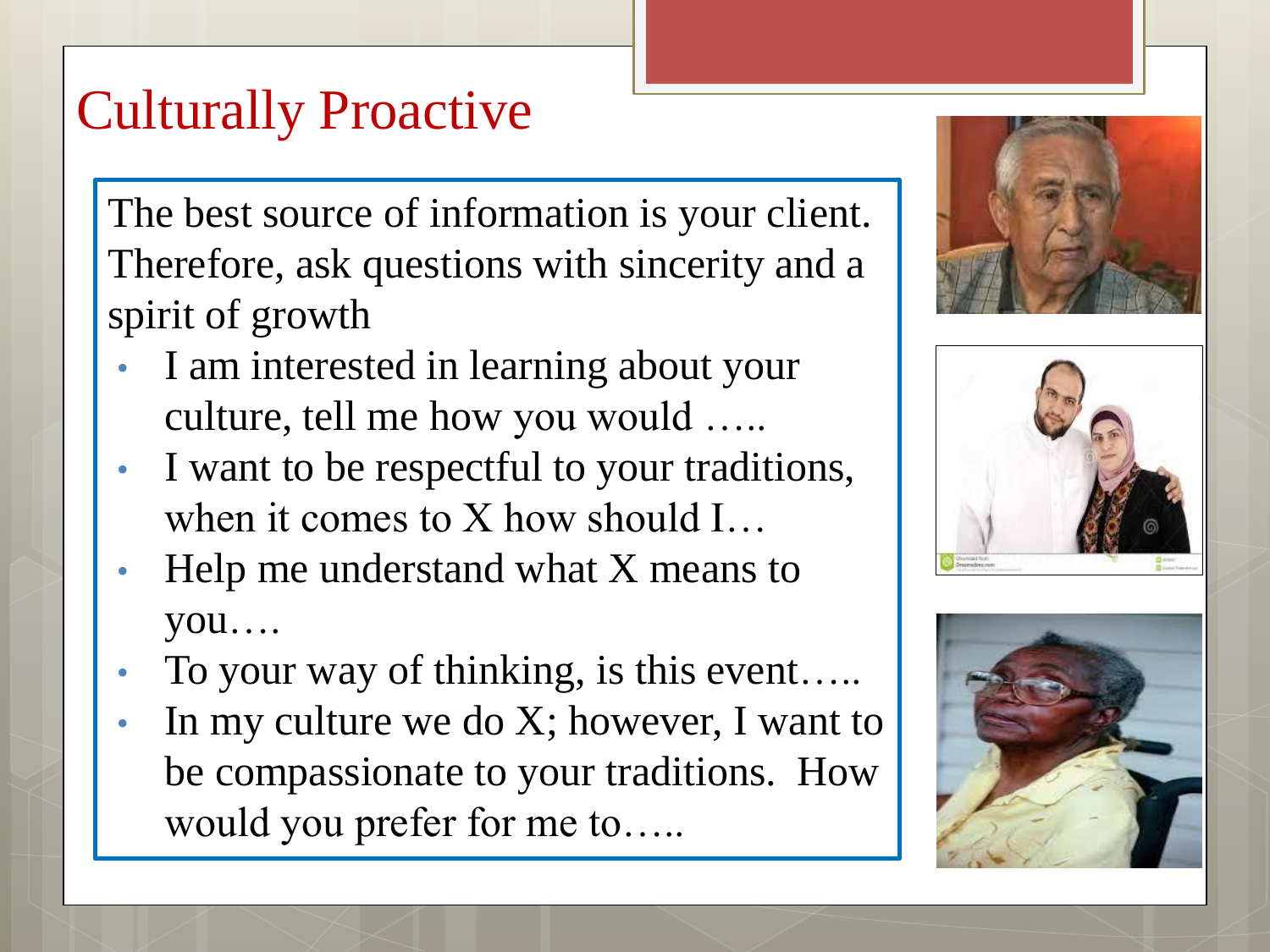



#### Create an environment where each member of the care team can experience dignity in exploring cultural diversity.

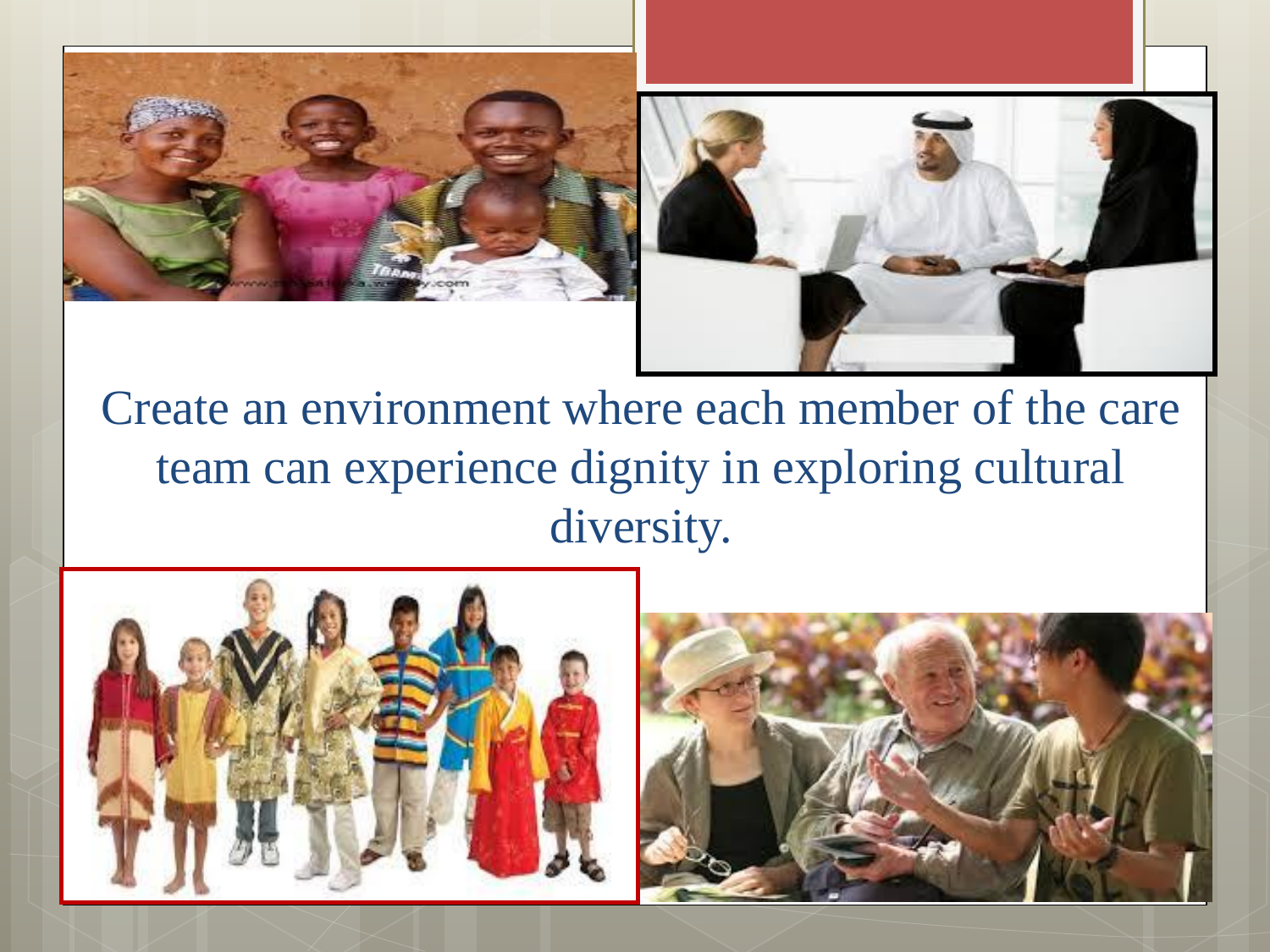# Client Cultural Assessment Tools

- **o** Klienman and Campell's client Explanatory Assessment Model
- Geiger-Davidhizar's Cultural Assessment Model
- Kagawa-Singer & Blackhall's ABCD Cultural Assessment Model

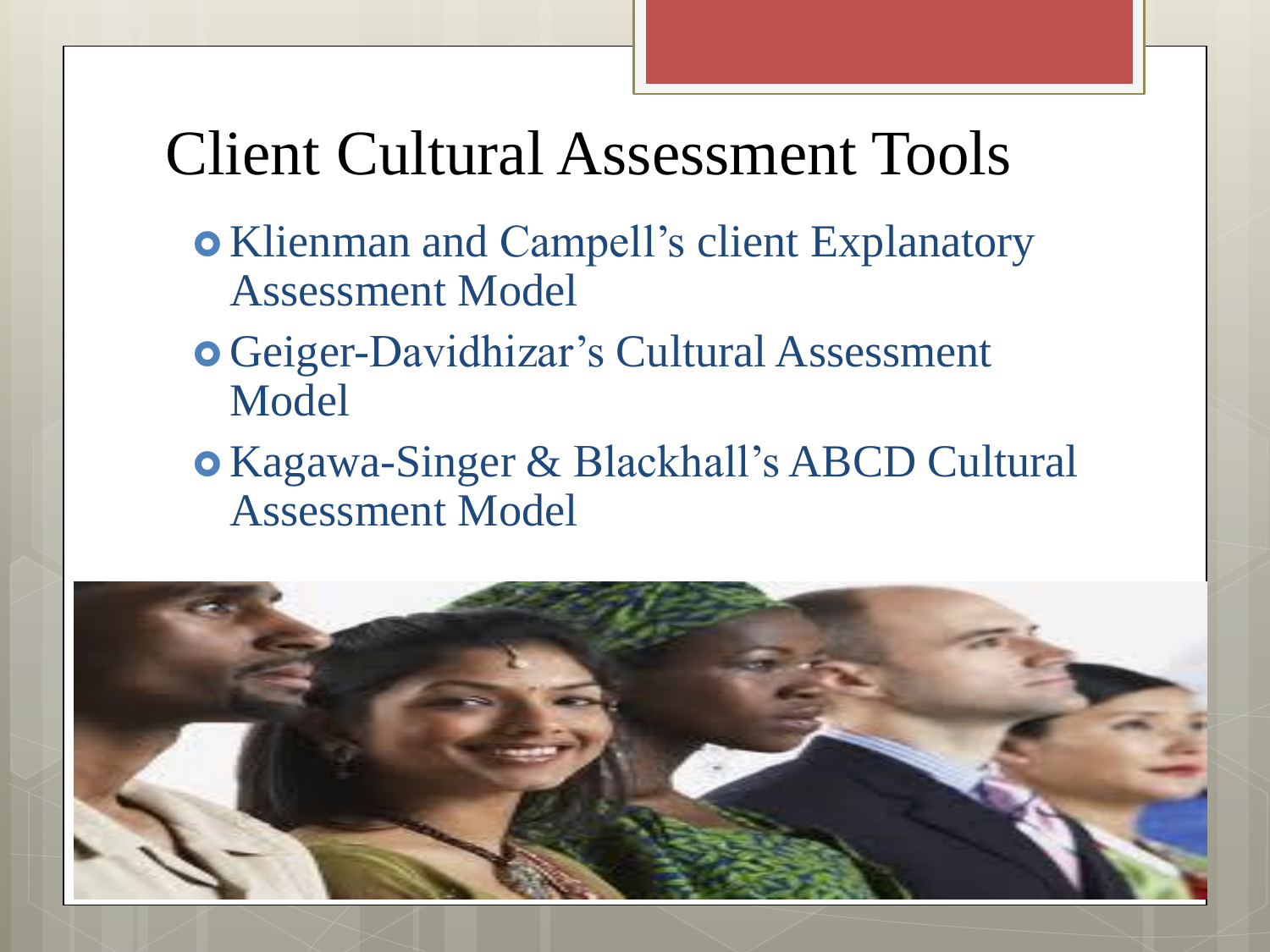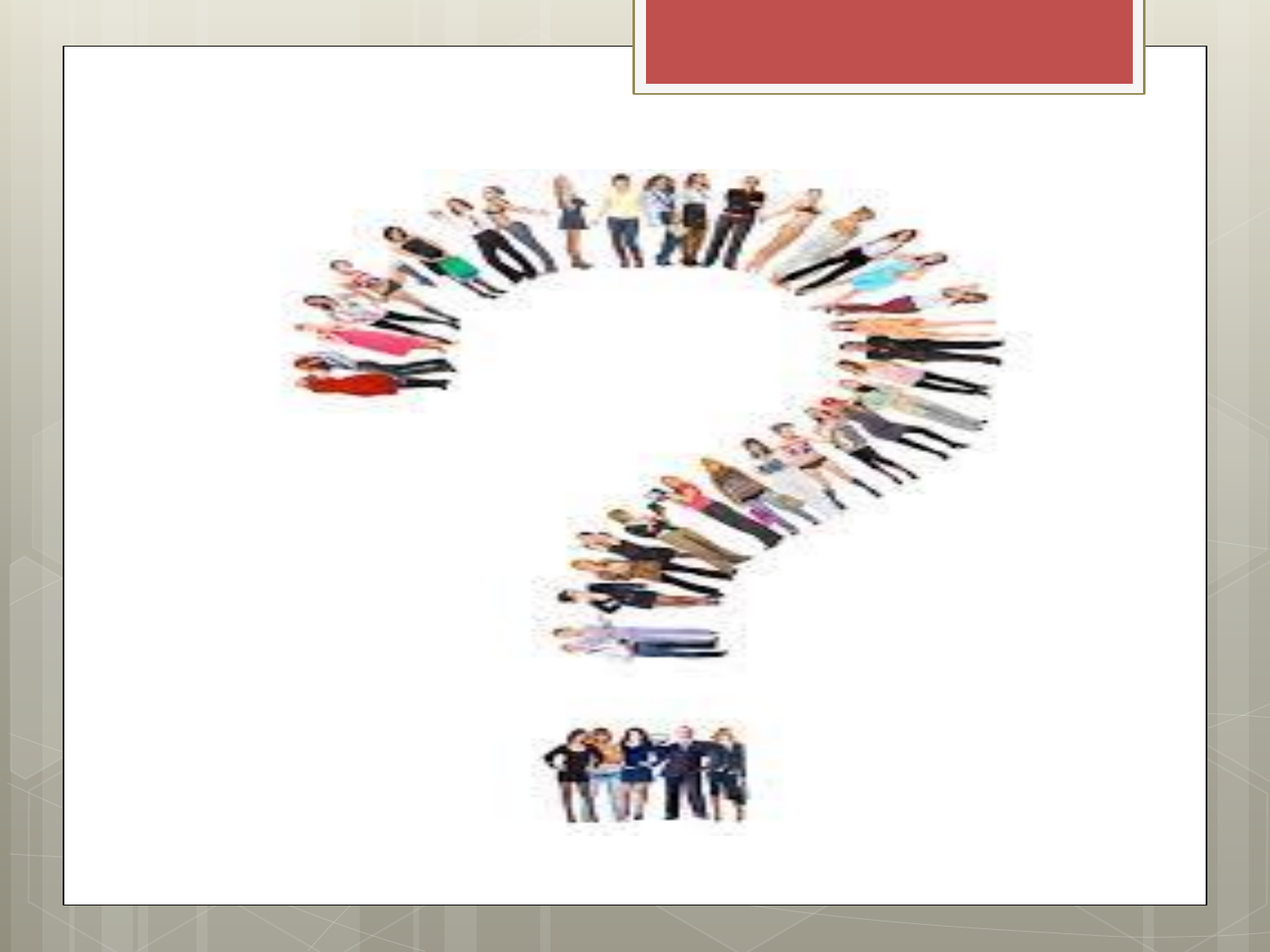- *A Self-Assessmemt of Multicultural Awareness, Knowledge, and Skill* (n.d.). [http://www.sagepub.com/cac6study/docs/A%20Self%20Assessment%20of%20Mu](http://www.sagepub.com/cac6study/docs/A Self Assessment of Multicultural Awareness, Knowledge, and Skill.doc) [lticultural%20Awareness,%20Knowledge,%20and%20Skill.doc](http://www.sagepub.com/cac6study/docs/A Self Assessment of Multicultural Awareness, Knowledge, and Skill.doc)
- *A Survey of LGBT Americans: Attitudes, Experiences and Values in Changing Times.* (2013). Pew Research Social and Demographic Trends. <http://www.pewsocialtrends.org/2013/06/13/a-survey-of-lgbt-americans/>
- Bullock, K. (2011). The influence of culture on end-of-life decision making. *Journal of Social Work in End-of-Life & Palliative Care, 7*(1), 83-98.
- Campinha-Bacote, J. (2011). Delivering client-centered care in the midst of a cultural conflict: the role of cultural competence. *Journal of Issues in Nursing (Online), 16*(2). doi: 10.3923/OJIN.Vol16No02Man05
- Carteret, M. M. (2011). Cultural aspects of death and dying. *Dimensions of Culture.* http://www.dimensionsofculture.com/2010/11/cultural-aspects-of-deathand-dying/
- Chen, L. & Pan, S. (2002). Cultural identification, cultural identity, and communication. *Intercultural Communication Studies* XI: 2, 157-164
- Coolen**,** P.R. (2012). *Cultural Relevance in End of Life Care. <http://ethnomed.org/clinical/end-of-life/cultural-relevance-in-end-of-life-care/>*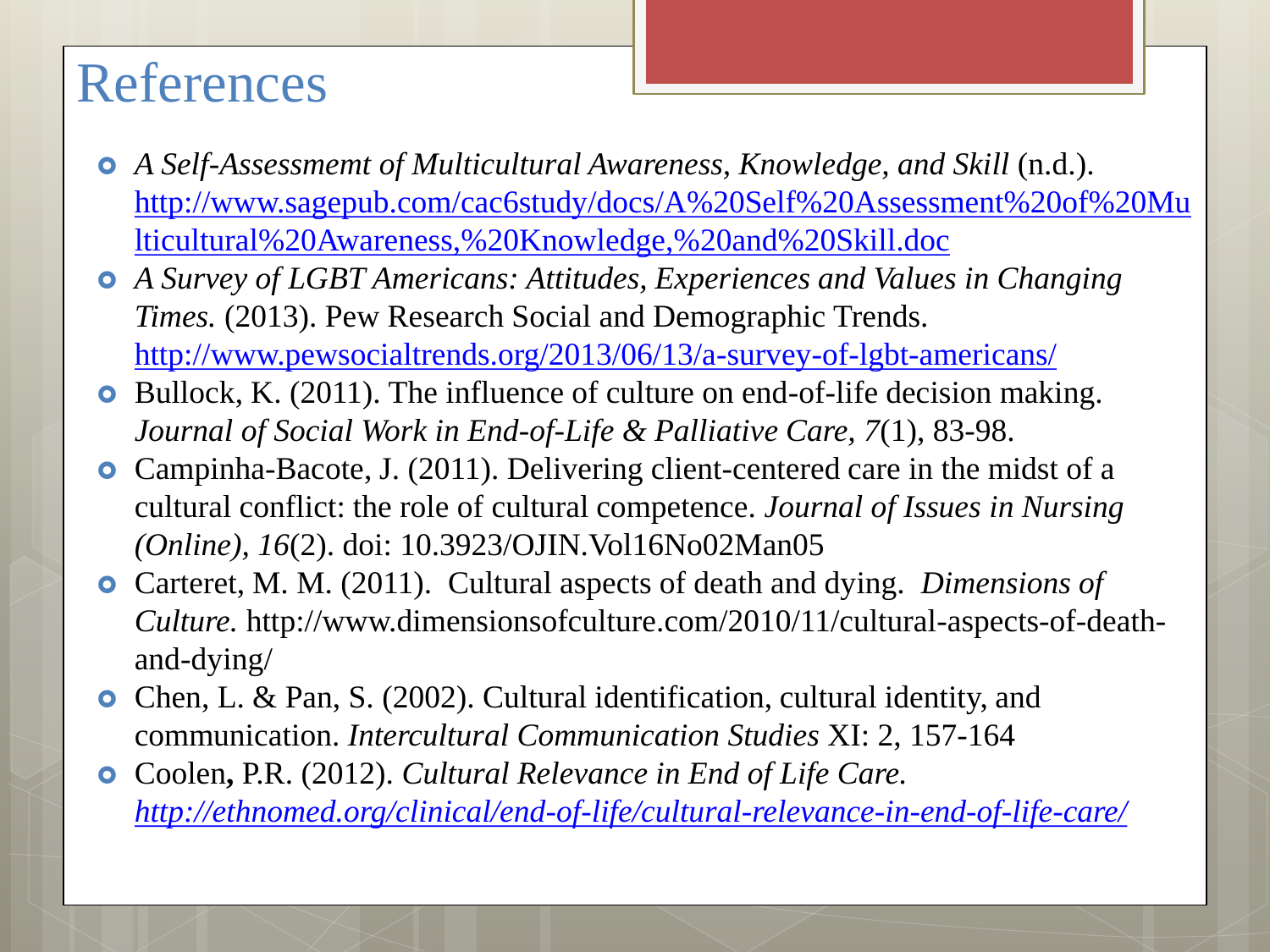- *Cultural Competence Checklist: Personal Reflection.* (2010). American Speech, Language, and Hearing Association. [http://www.asha.org/uploadedFiles/Cultural-](http://www.asha.org/uploadedFiles/Cultural-Competence-Checklist-Personal-Reflection.pdf)[Competence-Checklist-Personal-Reflection.pdf](http://www.asha.org/uploadedFiles/Cultural-Competence-Checklist-Personal-Reflection.pdf)
- *Cultural Competence Checklist: Policies & Procedures.* (2010). American Speech, Language, and Hearing Association.

[http://www.asha.org/uploadedFiles/Cultural-Competence-Checklist-Policies-](http://www.asha.org/uploadedFiles/Cultural-Competence-Checklist-Policies-Procedures.pdf)[Procedures.pdf](http://www.asha.org/uploadedFiles/Cultural-Competence-Checklist-Policies-Procedures.pdf)

- *Cultural Competence Checklist: Service Delivery.* (2010). American Speech, Language, and Hearing Association. http://www.asha.org/uploadedFiles/Cultural-Competence-Checklist-Service-Delivery.pdf
- **o** http://www.funeralwise.com
- <http://www.youtube.com/watch?v=aERg2cSYQy0>
- **o** http://www.youtube.com/watch?v=MudiQchhJ8g
- **o** http://www.youtube.com/watch?v=OAxNgWZP2QA
- Huff, R., & Kline, M. (2007b). Health promotion in the context of culture. In M. Kline & R. Huff (Eds.), *Health Promotion in Multicultural Populations* (2nd ed., pp. 3-22). Los Angeles, London, New Delhi, Singapore: SAGE.

 *Jewish Funeral Service Rituals: Summary & Reference Guide* (n.d.) [http://www.funeralwise.com/customs/jewish/#sthash.nJJEZwF5.dpuf](http://www.funeralwise.com/customs/jewish/sthash.nJJEZwF5.dpuf)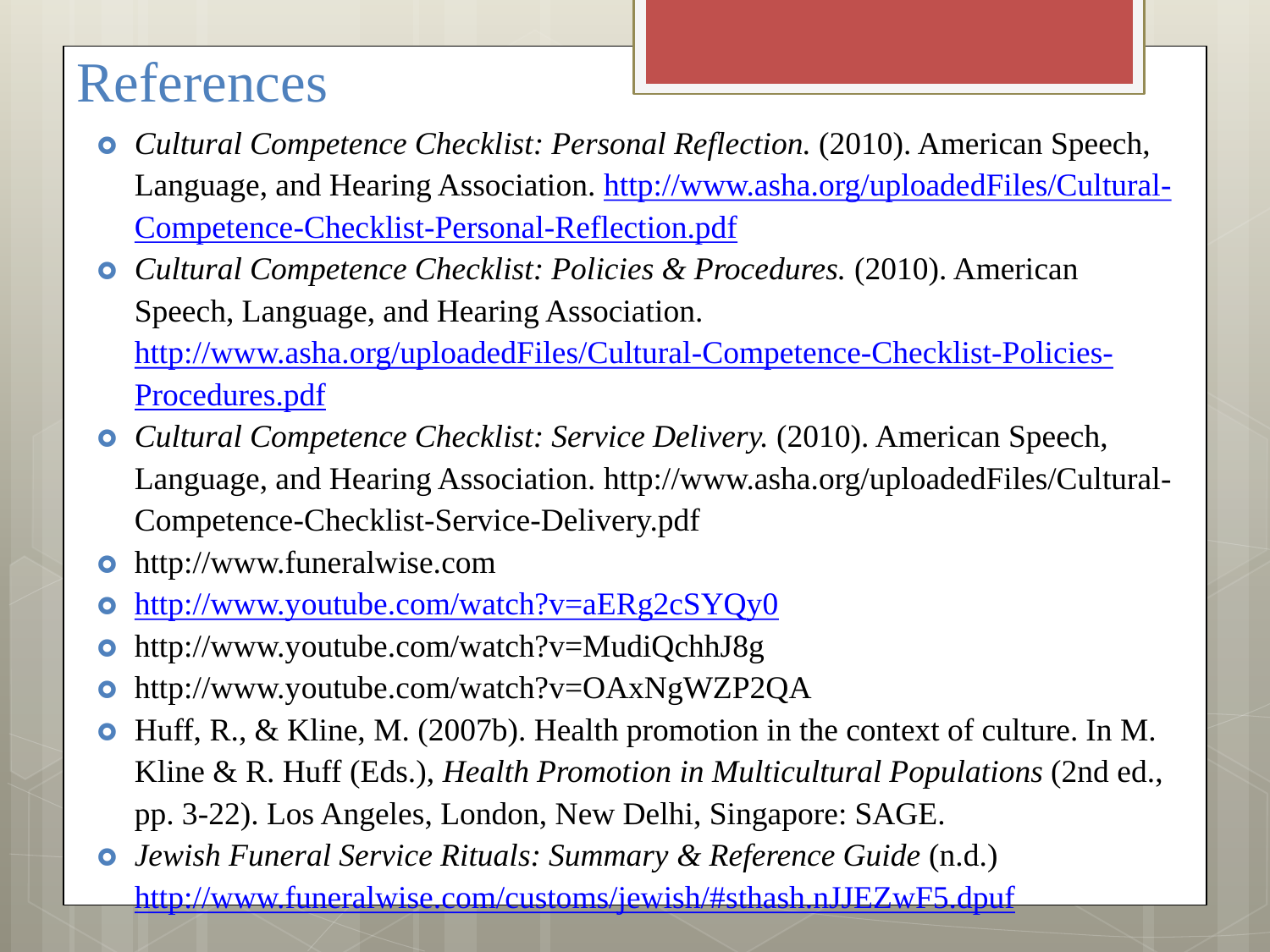- Kachingwe, A., & Huff, R. (2007). The ethics of health promotion intervention in culturally diverse populations. In M. Kline & R. Huff (Eds.),*Health Promotion in Multicultural Populations* (2nd ed., pp. 40-56). Los Angeles, London, New Delhi, Singapore: SAGE
- Kagawa-Singer, M., & Backhall, L. (2001). Negotiating cross-cultural issues at end of life. *Journal of American Medical Association, 286***(3001), 2993-.**
- Kalland, A. (n.d.). Facing the Spirits: Illness and healing in a Japanese community. <http://www.folklore.ee/rl/pubte/ee/usund/ingl/kalland.html>
- Leininger, M. (1999). What is transcultural nursing and culturally competent care? *Journal of Transcultural Nursing, 10*(1), 9.
- Leininger, M. (2002). Culture care assessments for congruent competency practices *Transcultural Nursing* (3rd ed., pp. 117-143). New York: McGraw-Hill.
- Leininger, M. (2002). Culture care theory: a major contribution to advance transcultural nursing knowledge and practices. *Journal of Transcultural Nursing, 13*(3), 189=192.
- Lewis, T., Mooney, J., & Shepodd, G. (2014). *Somali Cultural Profile.*  <https://ethnomed.org/culture/somali/somali-cultural-profile>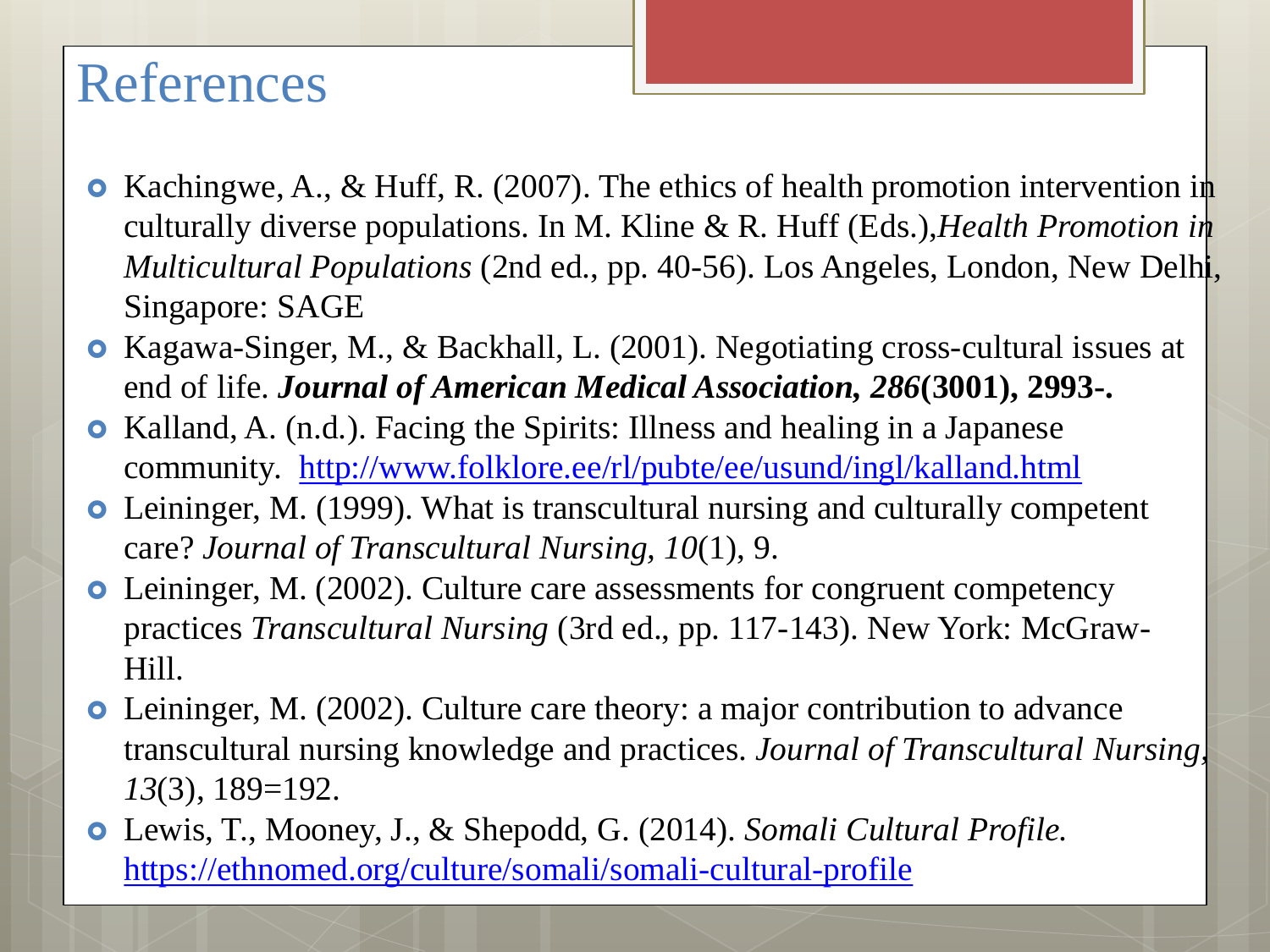- Löckenhoff, C,E. , et al. (2009). Perceptions of aging across 26 cultures and their culture-level associates. *Psychol Aging*, 24:4, 941-954
- Lichtenthal, D.. Kissane, W.D., & [Zaider, T](http://www.ncbi.nlm.nih.gov/pubmed/?term=Zaider T[Author]&cauthor=true&cauthor_uid=18051017). (2008). Family care before and after bereavement. Omega (Westport). 56:1, 21-32.
- **o** Schim, S., & Doorenbos, A. (2010). A three-dimensional model of cultural congruence: framework for intervention. *Journal of Social Work End Life Palliattive Care, 6*(3-4), 256-270.
- Tervalon, M., & Murray-Garcia, J. (1998). Cultural humility versus cultural competence: a critical distinction in defining physician training outcomes in multicultural education. *Journal of Health Care for the Poor and Underserved, 9*(2), 117-125.
- Weisz, R. and Karim, J. (2011). Weisz communication styles inventory (WCSI: Version 1.0): development and validation. *Procedia Social and Behavioral Sciences* 15: 2105–2116
- Wildermuth, C., & Gray, S. (2005) *Diversity Self Awareness Assessment.* Survey taken from Diversity Training: American Society for Training & Development

[http://www.lakecountyfl.gov/pdfs/Employee\\_Services/training/self\\_aware](http://www.lakecountyfl.gov/pdfs/Employee_Services/training/self_awareness_assessment.pdf) [ness\\_assessment.pdf](http://www.lakecountyfl.gov/pdfs/Employee_Services/training/self_awareness_assessment.pdf)